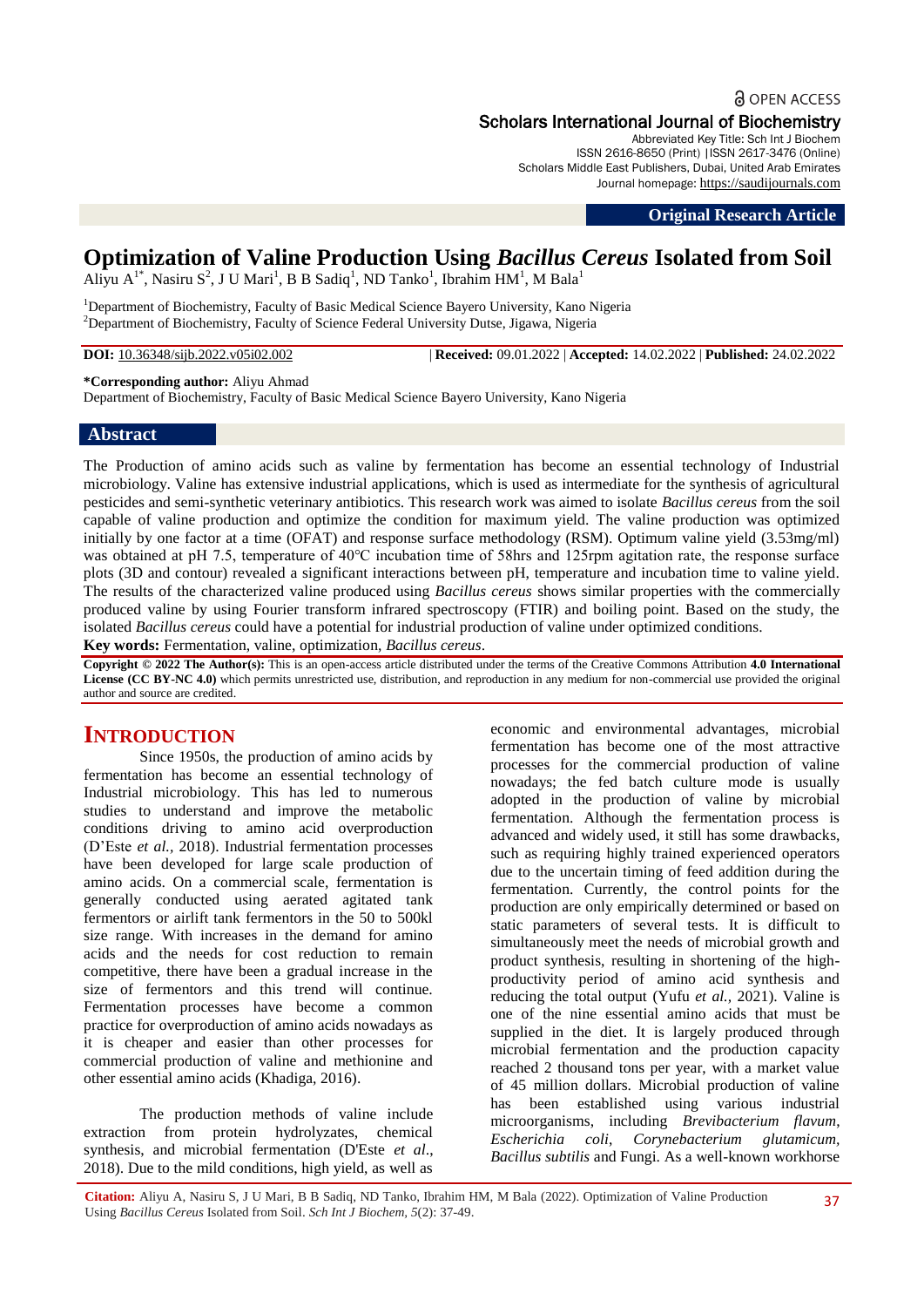for the production of amino acids such as glutamate, lysine, isoleucine and threonine, *C. glutamicum* is also viewed as an attractive microorganism for the production of valine (Guoqiang *et al.,* 2020).

The increasing availability of synthetic amino acids continues to make their use industrially and replace a portion of the protein to meet the amino acids needs in industries (Wu, 2009). The chemical compounds used for synthetic production of amino acid are toxic and special equipment and training are needed to handle it (Ramalingam, 2010).

From an industrial application or commercial point of view, amino acid increasing demand for production of wide range of product such as animal feed additives, flavor enhancers in Human nutrition and medical products (D'Este *et al*., 2018).

Fermentative production of amino acid still needs significant improvements, leading to increased productivity and reduction of the production costs (D'Este *et al*., 2018). Although the production process of essential amino acid has been extensively investigated using few microbial isolates in previous studies, extensive researches are needed to identify different microbial isolates to improve the production (Guoqiang *et al.,* 2020). Thus, this research was aimed to optimize the production of valine using *Bacillus cereus* isolated from soil.

### **MATERIALS AND METHOD**

### **Sample collection**

The soil sample was collected at Hotoro Nassarawa LGA, Kano State, Nigeria and collected from a dark loamy soil and transferred safely to the laboratory. 1gm of the soil sample was diluted at 9ml distilled water using test tubes.

#### **Isolation of** *Bacillus cereus* **from Soil**

The soil sample was prepared by serial dilution method. 9ml of distilled water was taken to 4 different test tubes and 2ml of the soil liquid suspension was serially transferred to each 5ml distilled water containing test tubes. The primary medium used for isolation was nutrient agar (2.5g of the agar was dissolved in 100ml of distilled water). The medium was autoclaved at 121℃ and 15lb pressure for 30min. 1ml of the last two test tubes was used for the preparation of culture medium using a pour plate method. Plates were kept in an incubator at 37℃ overnight. The growth of separate colonies was observed. Pure culture was isolated using streak plate technique on the solid prepared agar surface and incubated at 37℃ for 24hours (Oyeleke and Manga, 2008).

#### **Morphological and Biochemical Identification**

*Bacillus cereus* was identified by Gram staining, endospore, motility test, to study morphological characteristics. Different biochemical

tests including catalase test, starch hydrolysis test, Voges Proskauer (VP) test, citrate test, urease test, indole test was performed to study the physiological characteristics of *Bacillus cereus* according to Bergy's Manuel of bacteriology (Brenner *et al.,* 2015, Amirreza *et al.,* 2015, Holt & Krieg, 2000 and Aneja, 2002).

### **Molecular Identification of** *Bacillus cereus*

The genomic DNA was extracted from pure bacterial culture; 24hours grown in nutrient agar medium at 37°C according to the protocol provided by QiaAmp mini Prep DNA extraction Kit (Qiagen, Hilden, Germany). Total genomic DNA was used as a template for the amplification of the 16S ribosomal RNA (16SrRNA) coding region with the universal primers 27F (5'-AGAGTTTGATCCTGGCTCAG-3') (Abdelhaleem *et al.,* 2019).

#### **Qualitative and Quantitative Analysis of Valine**

Valine analysis was done according to Khan *et al.*, (2013). 5ml of fermented broth was centrifuged at 10,000rpm for 15min. Supernatant containing valine was separated and subjected to qualitative and quantitative identification using acid ninhydrin method (Farah *et al.,* 2012). Ninhydrin reagent was prepared by dissolving 0.2g of ninhydrin powder in 20ml Acetone. 2ml of every sample (fermented broth) was taken in test tubes and 0.1ml of acid ninhydrin reagent was added. The tubes were kept in a water bath at 50℃ for 10min and cooled at room temperature, the optical density of each sample was taken at 517nm using a Jenway 6705UV/V Spectrophotometer.

The TLC solvent system was prepared with npropanol and distilled water (4:2 v/v). TLC plate was labelled (frontline and baseline). The fermented (screening) broth was spotted on the plate baseline using a capillary tube with standard valine solution simultaneously. The plate was then placed inside the solvent system and allowed to run to the frontline, sprayed with ninhydrin reagent and incubated at 105℃ for 5min for visualization of spots.

### **Determination of Optimum Growth Conditions for Valine Production**

For optimum growth of *Bacillus cereus* for the production of valine, four parameters (Temperature, pH, Incubation period and Agitation rate) were considered.

### **One Factor at a Time (OFAT) Optimization for Valine Yield**

For determination of optimum pH, pH was varied at 5.5, 6.0, 6.5, 7.0, 7.5,8.0 and inoculated with loop full freshly prepared culture of *Bacillus cereus* and incubated at 35ºC for 24h in an incubator shaker at 125rpm, their absorbance was taken at 517nm using a Jenway 6705UV/V Spectrophotometer.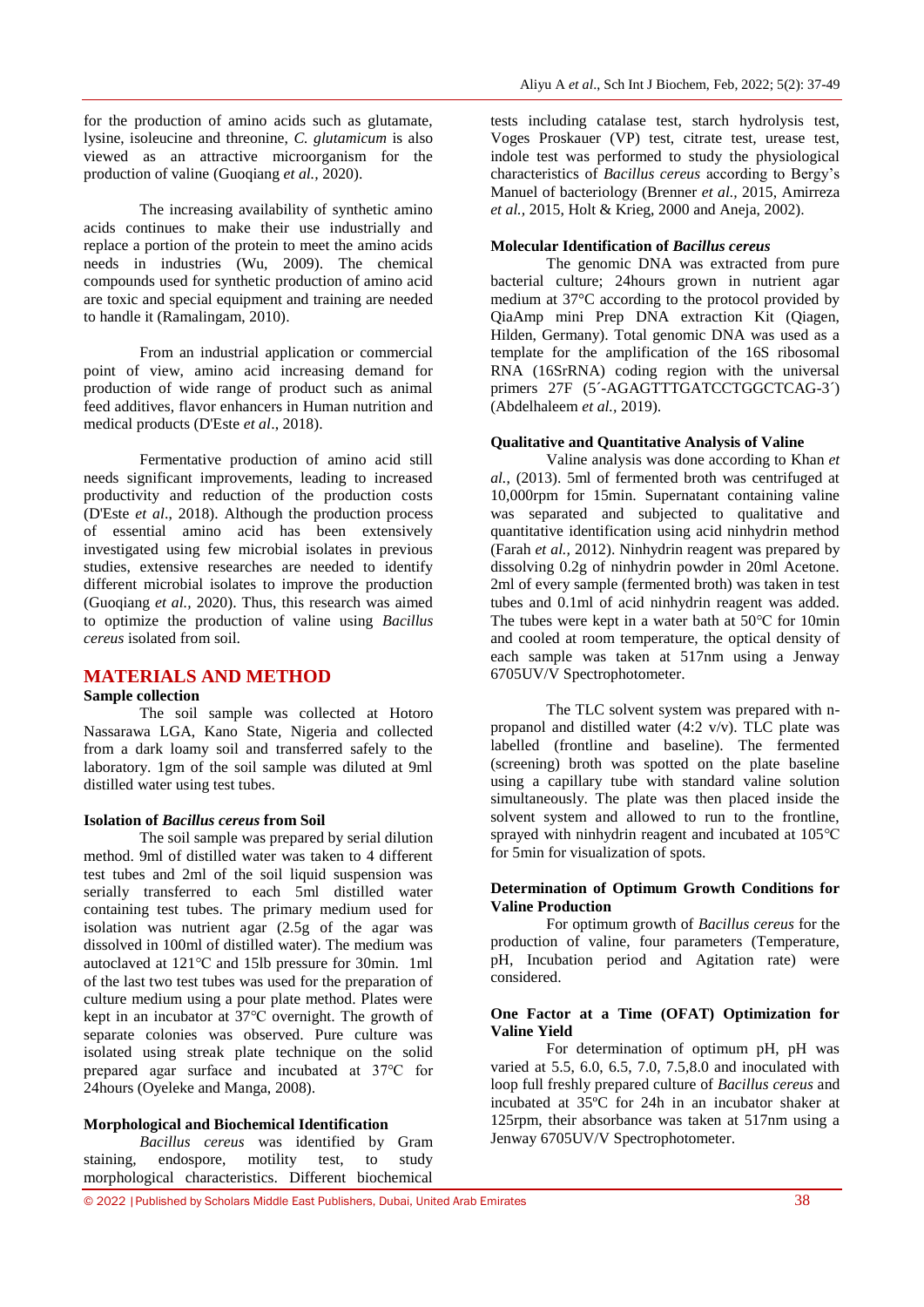For determination of optimum temperature, 10ml LB broth was prepared and inoculated with loop full of freshly prepared culture of the *Bacillus cereus* for 24hrs, pH of 7.0 at 125rpm in an incubator shaker. The temperature varies at 25, 30, 35, 40 and 45ºC.

For optimum incubation period determination, the prepared LB broth was inoculated and incubated at 24, 48, 72, 96, 120hrs at 35ºC, pH at 7.0 and agitation rate of 125rpm.

For determination of optimum agitation rate, the prepared LB broth was inoculated with *Bacillus cereus*, at constant pH, temperature and incubation period (7.0, 35ºC, 24hrs respectively), the agitation rate was adjusted at 120, 125, 130,135and 140rpm. The absorbance was taken at 517nm using a Jenway 6705UV/V Spectrophotometer.

### **Response Surface Methodology (RSM) Optimization for Valine Yield**

The statistical base optimization was used to study the effect of pH, temperature, and incubation time and agitation rate on valine yield using Central Composite Design (CCD). The optimized conditions were taken as independent variables and the valine yield was chosen as the dependent variables (Table 1), this resulted to thirty experimental runs.

The modeling and statistical analysis were performed using Design expert software, version 6.0.6. All fermentation experiments were carried out and the multiple regression analysis of the observed responses in term of the coded factors resulted in the quadratic model below.

Valine Concentration  $= +3.30$  $0.014A+0.11B+0.083C-0.011D-0.76A<sup>2</sup>-0.13B<sup>2</sup>$  $0.070C<sup>2</sup>-0.037D<sup>2</sup>+0.12 * AB-0.013 * AC+0.034 *$ BD+0.009841 \* CD…………………… Equation 1.

A, B, C and D represents the independent variables (coded form) of pH, temperature, incubation time and agitation rate respectively.

### **Table-1: Factors for RSM experimental design**

| Tuble It I actord for indite experimental acolem |                           |           |                   |  |  |  |
|--------------------------------------------------|---------------------------|-----------|-------------------|--|--|--|
| <b>Indicator</b>                                 | Factor                    | Low level | <b>High level</b> |  |  |  |
|                                                  | pΗ                        | 7.0       |                   |  |  |  |
|                                                  | Temperature $(^{\circ}C)$ | 35        | 45                |  |  |  |
|                                                  | Incubation time (hrs)     | 48        | 96                |  |  |  |
|                                                  | Agitation rate (rpm)      | 120       |                   |  |  |  |

### **Validation of the Second Order Polynomial Model**

The second order polynomial model obtained from RSM was validated by adjusting the 3D respond plot to get the highest predicate valine yield and conducting a series of experiments randomly selected

from the design in table 2. The experimental output was then compared to the values predicted by the second order model obtained from CCD, to estimate the goodness of fit of the model.

| Run | pH | Temperature $(^{\circ}C)$ | Incubation time (hrs) | <b>Agitation rate (rpm)</b> |
|-----|----|---------------------------|-----------------------|-----------------------------|
|     |    | 40                        | 58.5                  |                             |
|     |    |                           | 69                    | 120                         |
|     |    |                           | 48                    | ാറ                          |

**Table-2: Experimental Set Up for Model Validation of Valine Production**

### **STATISTICAL ANALYSIS**

The average data and standard deviations were obtained from the triplicate of experiments for each run using Microsoft Excel (Office, 2019). The standard deviation for each value was 5% analysis of variance (ANOVA) was done using Design-Expert software 6.0.6; a confidence level of 95% was used in this study. Any p-vales less than 0.05 were considered significant and vice versa.

#### **Characterization of valine produced**

The valine produced using *Bacillus cereus* was further characterized and compared with the physicochemical properties of standard/commercially

produced valine using Fourier transform infrared spectroscopy (FTIR) and boiling point.

### **Fourier transform infrared spectroscopy (FTIR)**

Fourier transform infrared spectroscopy (FTIR) analysis can be used to elucidate some components of an unknown mixture to identify the types of chemical bonds (functional groups). In the process the identified spot having the same Rf value with the standard on the TLC plate was scratched and then analyze in a FTIR (Perkin–Elmer Spectrum RX1, Shelton, Connecticut), device with the spectrum ranging from 450–4000cm<sup>-1</sup> at a resolution of 4cm<sup>-1</sup> (Elazzazy *et al.,* 2015).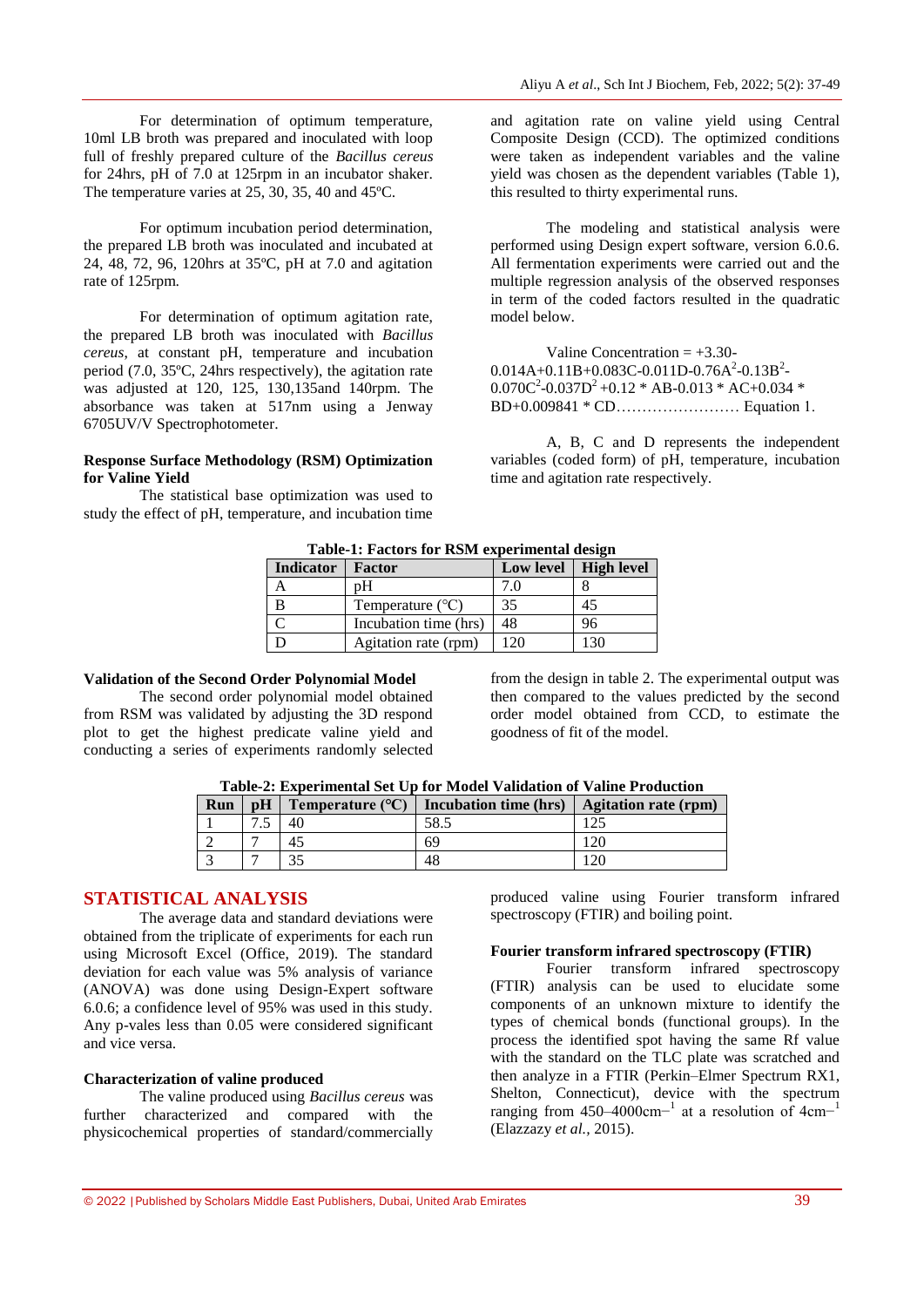### **RESULTS**

**Morphological and Biochemical Characterization of** *Bacillus cereus*

| <b>Test</b>                     | <b>Result</b>   |
|---------------------------------|-----------------|
| <b>Gram Reaction</b>            | Positive        |
| Shape                           | <b>Bacillus</b> |
| Spore Formation                 | Positive        |
| Starch Hydrolysis Test          | Positive        |
| <b>VP</b> Test                  | Positive        |
| Cell Diameter ( $\geq$ 1µ Wide) | Positive        |
| <b>Catalase Test</b>            | Positive        |
| <b>Motility Test</b>            | Positive        |

**Table-3: Morphological Characterization of the Bacteria isolates viewed under microscope**

The results obtained for morphological and biochemical identification of *Bacillus cereus* were presented in table 3 (Brenner *et al.,* 2005, Amirreza *et al.,* 2015, Holt & Krieg, 2000 and Aneja, 2002). *Bacillus cereus* reacted positively to gram staining, non-capsule forming, rod in shape and spore forming bacteria. *Bacillus cereus* was biochemically positive to starch hydrolysis test, VP test catalase and motility test (table 3).

### **Molecular Identification of the Isolated Bacteria**

The results for the molecular identification of the *Bacillus cereus* was presented in figure 1 and 2. Figure 1 present the result for the gel electrophoresis of

the 16S rRNA gene of *Bacillus cereus* showing 1500 base pairs on the DNA molecular weight ladder, the sequence for the 16S rRNA of the isolate confirmed the identity of the isolate as *Bacillus cereus* with 99% identity with *Bacillus cereus* B4264 with accession number of NC 011725.1 after blasting in NCBI.

Figure 2 present the phylogenetic or the Evolutionary relationships of bacterial isolate using Molecular Evolutionary Genetics Analysis Software version 7.0 (MEGA7) and the result confirm a closely relationship between isolated *Bacillus cereus* with the *Bacillus cereus* B4264 and other neighbouring bacterial cells.



**Fig-1: Gel Electrophoresis of the 16SrRNA of the Bacterial Isolate**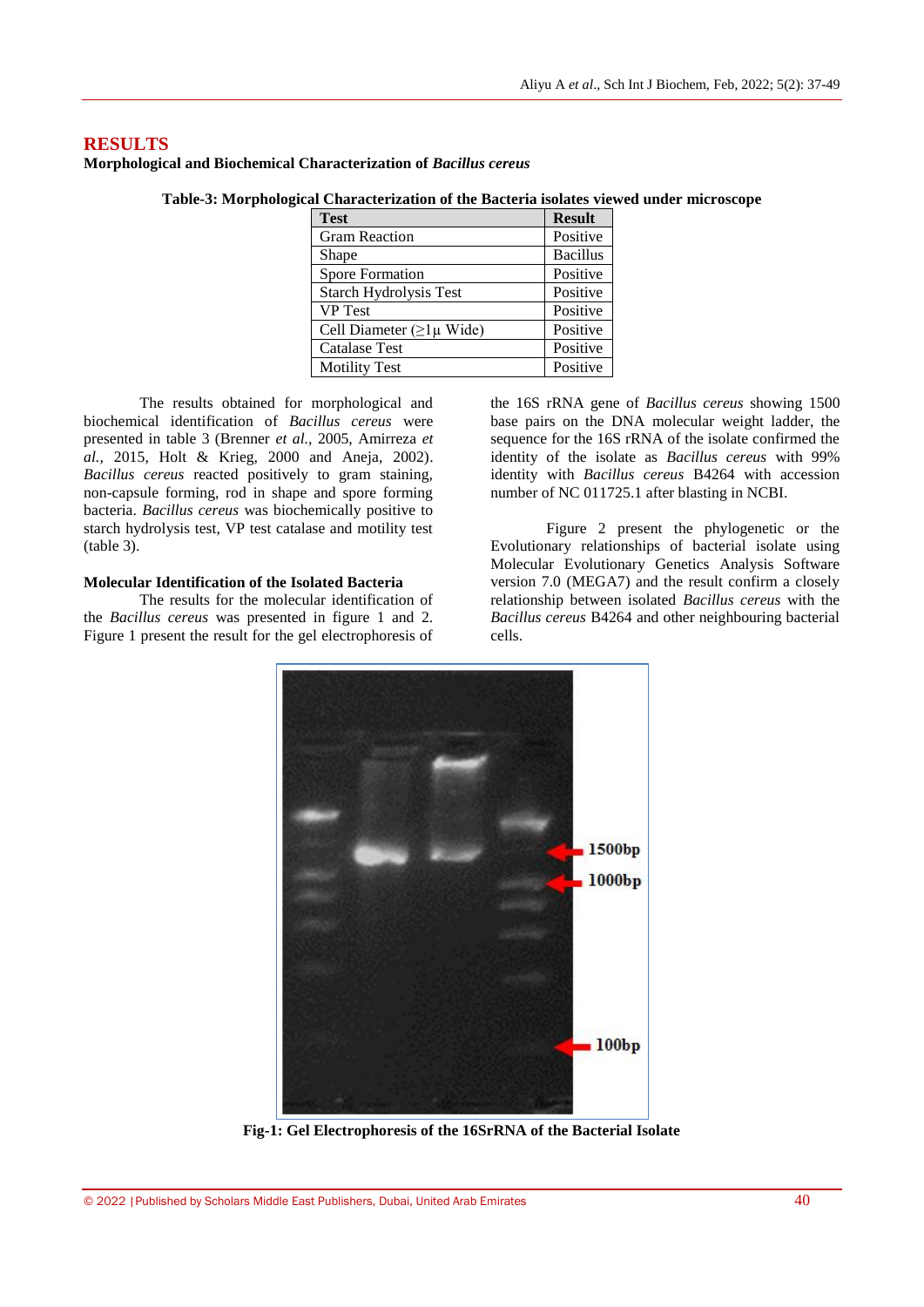

**Fig-2: Evolutionary relationships of bacterial isolate using Molecular Evolutionary Genetics Analysis Software version 7.0 (MEGA7)**

#### **Qualitative Analysis of Valine**

Result obtained for the qualitative analysis was presented in figure 3 below using thin layer chromatography, single band for standard/commercial valine having the same Rf-value with the corresponding band of the valine produced by the *Bacillus cereus* on the TLC plate.



**Fig-3: Thin Layer Chromatography (TLC) identifing the bands for Commercially Produced Valine (White) and the Valine produced by** *Bacillus cereus* **(Red) on the TLC plate**

### **Optimization of valine production**

#### **One Factor at a Time Model (OFAT)**

Results obtained for the optimum production of valine at different parameters (pH, temperature,

incubation period and agitation rate) using one factor at a time (OFAT) technique were presented in Figure 4, 5, 6, and 7. These were achieved by varying one factor and keeping other factors constant.

### **pH Optimization**

Optimum yield of valine was achieved at pH of 7.5 (2.767mg/ml), increase in valine yield was observed with increase in pH from 5.5 to 7.5 and declined at the pH of 8 keeping other factors constant as presented in figure 4.

### **Temperature Optimization**

Figure 5 depicts the effect of temperature on valine yield using *Bacillus cereus*, initial increase in valine yield was observed with increase in temperature from  $25^{\circ}$ C to 40°C. However, the yield declined at the temperature of  $45^{\circ}$ C. Optimum yield of valine  $(2.78$ mg/ml) was obtained at  $40^{\circ}$ C.

### **Incubation time Optimization**

The result for the effect of incubation time was presented in Figure 6. There was gradual increase in valine yield with increasing incubation time from 24hrs to 72hrs and later declined at 96hrs and 120hrs. The optimum valine yield (2.03mg/ml) was obtained at 72hrs.

#### **Agitation rate Optimization**

The result for the effect of agitation rate was presented in Figure 7. There was initial increase at 120rpm to 125rpm and gradual decrease at 130rpm to 140rpm. The optimum valine yield (1.13mg/ml) was recorded at 125rpm.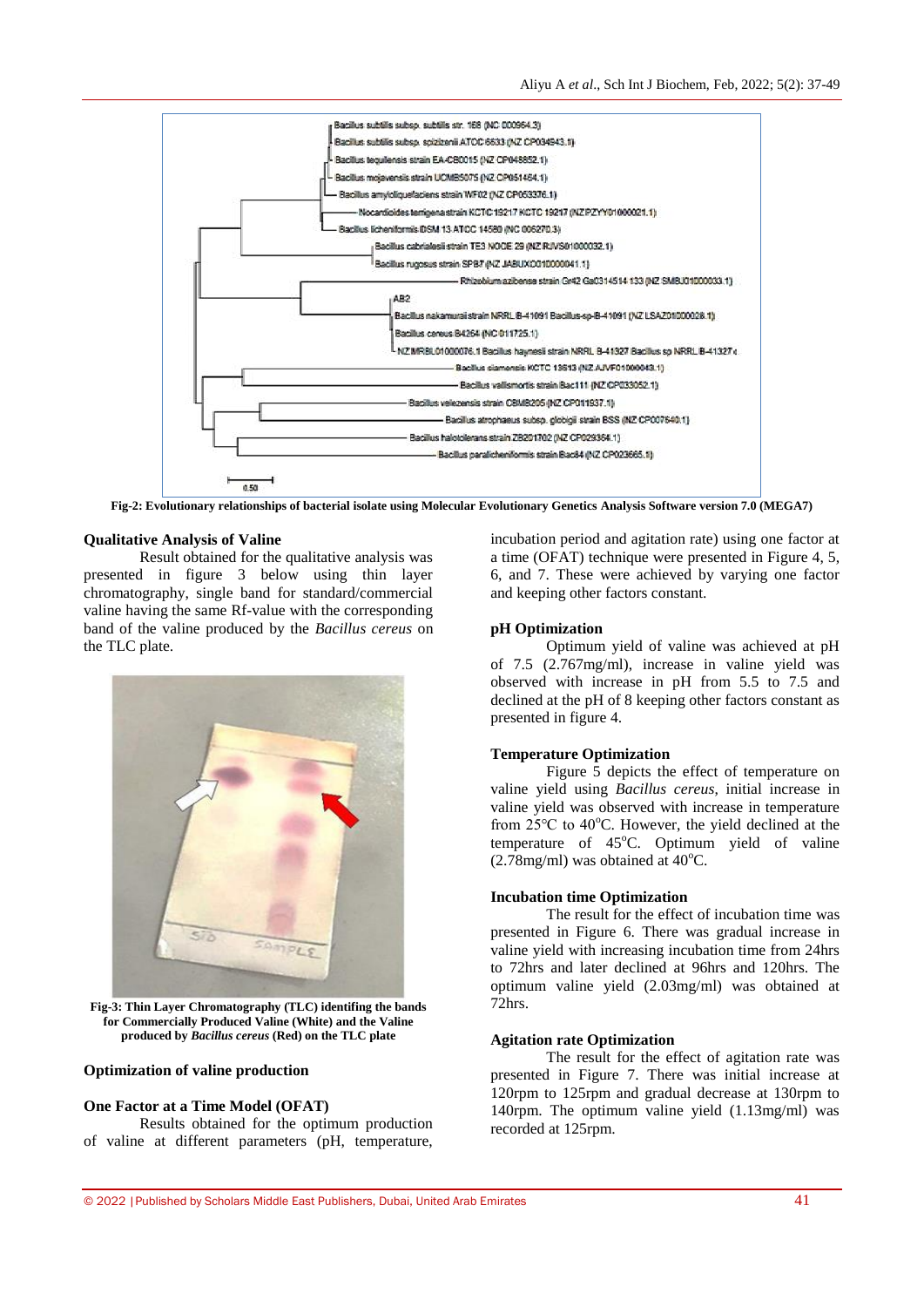

**Fig-4: Effect of pH on valine production at constant temperature, incubation period and agitation rate (30℃, 48hrs and 125rpm, respectively)**



**Fig-5: Effect of Temperature on valine production at constant pH, incubation period and agitation rate (7, 48hrs and 125rpm, respectively)**



**Fig-6: Effect of incubation time on valine production at constant pH, temperature, and agitation rate (7, 30℃ and 125rpm, respectively)**



**Fig-7: Effect of agitation rate on valine production at constant pH, temperature, and incubation rate (7, 30℃ and 48hrs, respectively)**

### **Response Surface Methodology (RSM)**

The results for the optimization study showing experimental and fitted model of valine yield by *Bacillus cereus* using response surface methodology (RSM) were presented in table 4 and 5.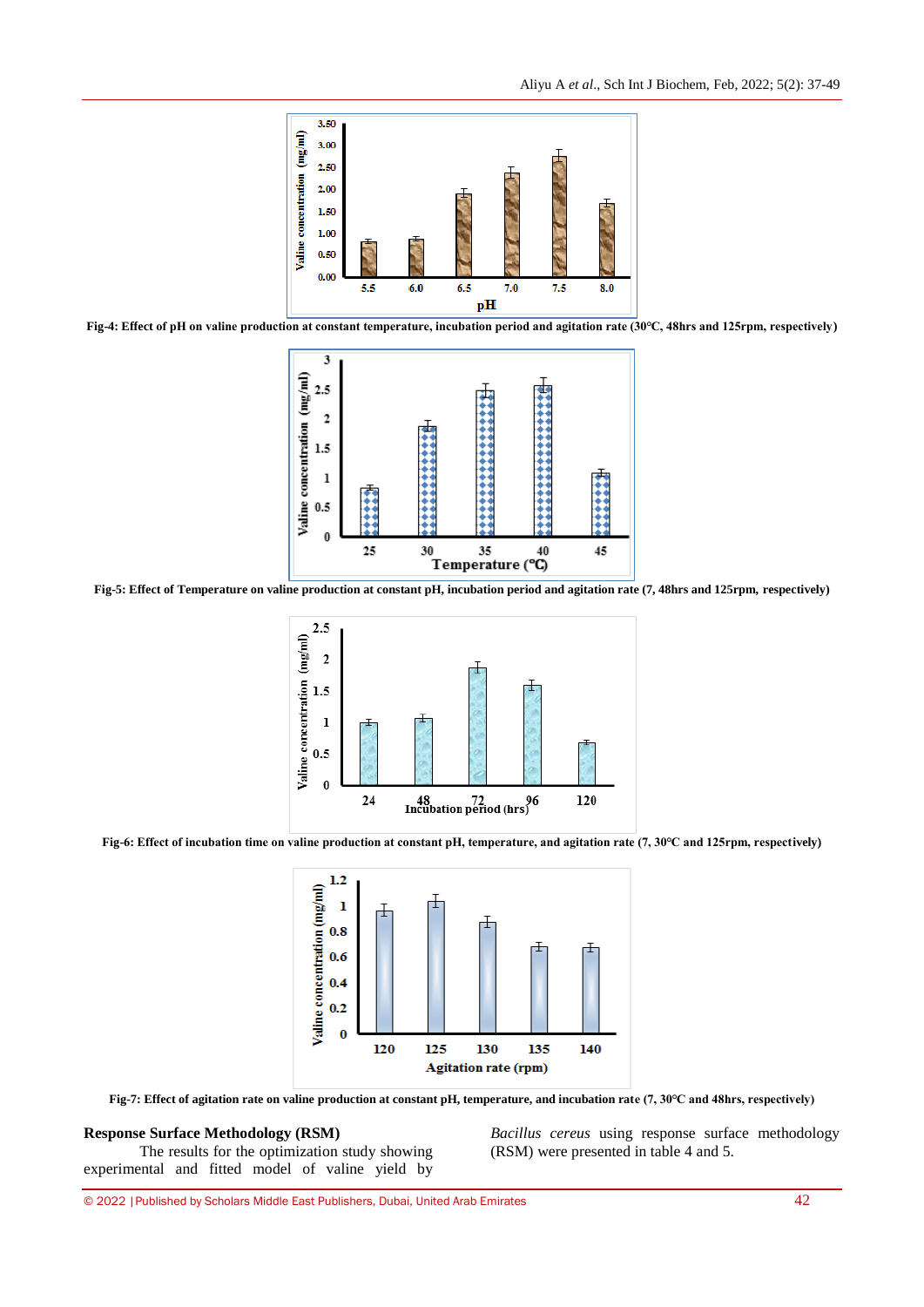The results obtained for the actual and predicted valine yield for different conditions of pH, temperature, incubation time and agitation rate are presented in table 4. The responses obtained for each experimental run and predicted responses were closely related. It can be observed that increase in pH, temperature, incubation time and agitation rate led to decrease in valine yield. Maximum valine yield (3.67mg/ml) was obtained at 58.5hrs of incubation time at 40℃, pH of 7.5 and agitation rate of 125rpm (Run 21, table 4) while the least valine yield (0.23mg/ml) was recorded at 79hrs of incubation time at 50℃, pH of 8.5 and agitation rate of 125rpm (Run 30, table 4).

From the result obtained, table 5 depicts the quadratic model analysis of the valine yield, the Model was significant and highly reliable  $(P= 0.0001)$ . There is only a 0.01% chance that a "Model F-Value" this large could occur due to noise. Values of "Prob  $> F$ " less than 0.05 indicate model terms are significant. In this case A2, AB, BC are significant model terms. Values greater than 0.1000 indicate the model terms are not significant.

The "Lack of Fitness was not significant at Pvalue of 0.1676 this indicated that the model was excellent fit without significant noise.  $R^2$  Value and Adj.  $R^2$  Value of 0.9740 and 0.9497 respectively indicated that there was a good correlation between the experimental and the predictate value.

 $Valine$  Concentration  $=$ 188.77285+43.77338A+0.079233B+0.13857C+0.3390  $8D-3.03618A^2-0.00517841B^2-0.00033428C^2 0.00147766D^2 + 0.049784A$  \* B+0.00655615A \* C-0.00506503A \* D -0.00322956B \* C+0.00137965B \* D+0.000187443C \* D ….………………Equation ii

Where A, B, C and D represents pH, temperature, incubation time and agitation rate respectively. AB, AC, AD, BC, BD, CD are the interactions, and  $A^2$ ,  $B^2$ ,  $C^2$ ,  $D^2$  are the quadratic terms.

Figure 8 (a) depicts a correlation between the observed valine yield and the predicted value in the parity plot. Additionally, figure 8 (b) depicts the parity graph showing the distribution of residual and predicted values of valine yield. The clustered points around the diagonal line indicate goodness of the fit of the model since there is less deviation between the observed and predicted value.

| Run               | pH   | <b>Temperature</b> | <b>Incubation</b> | <b>Agitation rate</b> | <b>Experimental</b> | <b>Predicted yield</b> |
|-------------------|------|--------------------|-------------------|-----------------------|---------------------|------------------------|
|                   |      | $C^{\circ}$        | time (hrs)        | (rpm)                 | yield (mg/ml)       | (mg/ml)                |
| 1.                | 6.50 | 40.00              | 48.00             | 125.00                | 0.35                | 2.16                   |
| 2.                | 7.50 | 40.00              | 58.50             | 125.00                | 3.26                | 1.84                   |
| 3.                | 7.50 | 40.00              | 58.50             | 115.00                | 3.19                | 2.40                   |
| $\overline{4}$ .  | 7.00 | 40.00              | 48.00             | 130.00                | 2.15                | 2.57                   |
| 5.                | 7.00 | 35.00              | 69.00             | 130.00                | 2.40                | 2.57                   |
| 6.                | 7.00 | 40.00              | 48.00             | 120.00                | 2.18                | 2.39                   |
| 7.                | 7.00 | 35.00              | 69.00             | 120.00                | 2.61                | 2.13                   |
| 8.                | 8.00 | 45.00              | 48.00             | 130.00                | 2.55                | 2.45                   |
| 9.                | 8.00 | 45.00              | 48.00             | 130.00                | 2.59                | 2.07                   |
| 10.               | 8.00 | 45.00              | 69.00             | 120.00                | 2.57                | 2.58                   |
| 11.               | 7.50 | 40.00              | 37.50             | 125.00                | 2.96                | 2.39                   |
| 12.               | 7.50 | 40.00              | 58.50             | 125.00                | 3.23                | 2.58                   |
| $\overline{13}$ . | 8.00 | 45.00              | 69.00             | 130.00                | 2.33                | 2.53                   |
| 14.               | 7.00 | 45.00              | 69.00             | 120.00                | 2.03                | 2.29                   |
| 15.               | 7.50 | 40.00              | 58.50             | 125.00                | 3.22                | 2.23                   |
| 16.               | 7.00 | 35.00              | 48.00             | 130.00                | 2.06                | 2.49                   |
| 17.               | 7.50 | 40.00              | 58.50             | 125.00                | 3.18                | 0.20                   |
| 18.               | 8.00 | 45.00              | 48.00             | 120.00                | 2.59                | 0.26                   |
| 19.               | 7.50 | 40.00              | 58.50             | 125.00                | 3.48                | 3.30                   |
| 20.               | 7.50 | 40.00              | 58.50             | 125.00                | 3.23                | 3.30                   |
| 21.               | 7.50 | 40.00              | 58.50             | 125.00                | 3.67                | 2.85                   |
| 22.               | 7.00 | 45.00              | 69.00             | 130.00                | 2.35                | 3.30                   |
| 23.               | 8.00 | 35.00              | 48.00             | 120.00                | 1.74                | 3.17                   |
| 24.               | 7.50 | 40.00              | 58.50             | 125.00                | 3.24                | 3.13                   |
| 25.               | 8.00 | 35.00              | 69.00             | 130.00                | 2.39                | 3.30                   |
| 26.               | 8.00 | 35.00              | 69.00             | 120.00                | 2.36                | 3.30                   |
| 27.               | 7.50 | 40.00              | 58.50             | 125.00                | 3.29                | 3.30                   |
| 28.               | 7.50 | 40.00              | 58.50             | 135.00                | 3.23                | 3.30                   |
| 29.               | 7.00 | 35.00              | 48.00             | 120.00                | 2.28                | 3.30                   |
| 30.               | 8.50 | 50.00              | 79.00             | 125.00                | 0.23                | 3.30                   |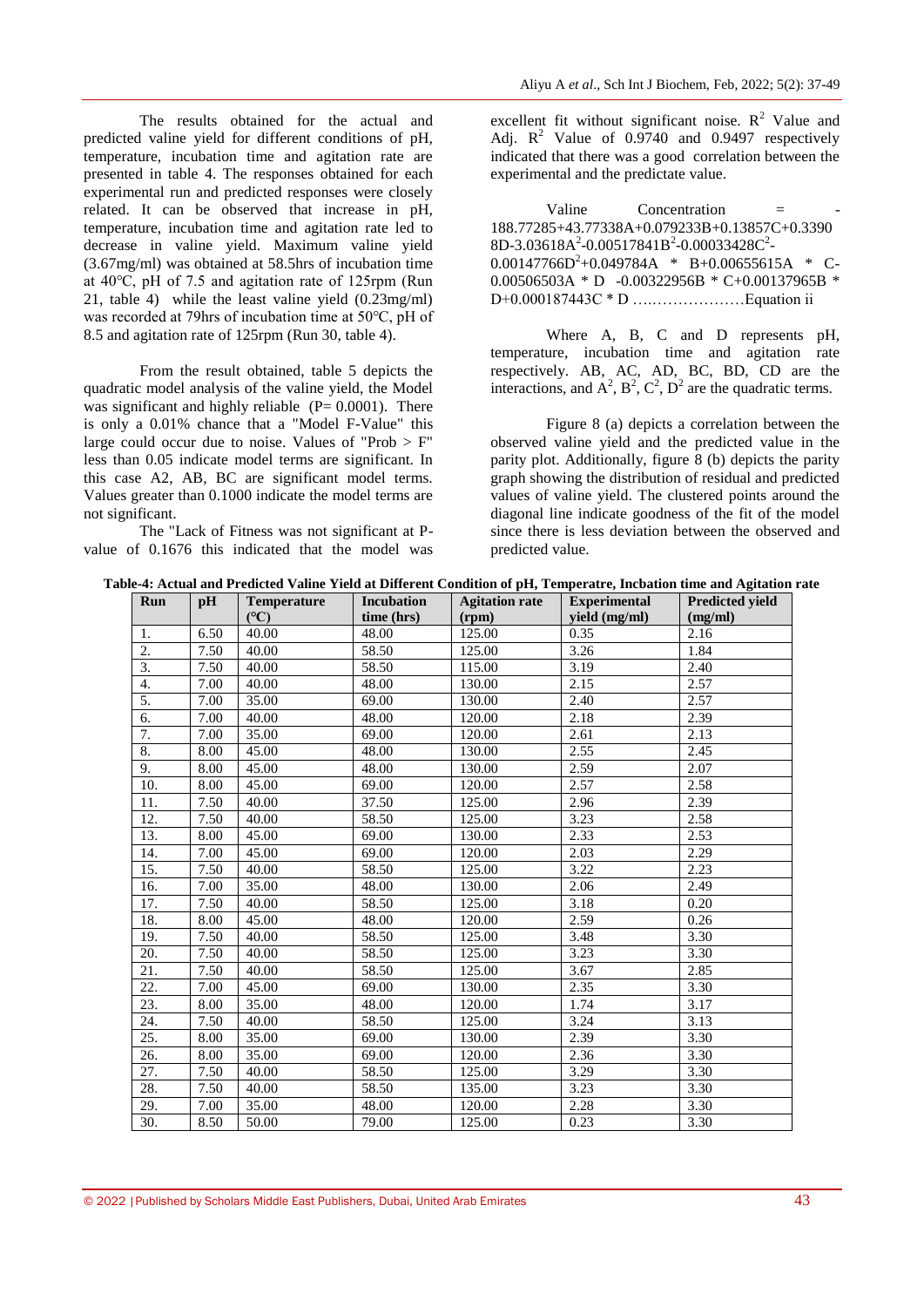| Table-5: Quadratic Model Analysis of Variance of the Valine vield |              |                |                |                 |                 |
|-------------------------------------------------------------------|--------------|----------------|----------------|-----------------|-----------------|
| <b>SOURCE</b>                                                     | <b>MEAN</b>  | <b>SUM OF</b>  | <b>F-VALUE</b> | P>F             |                 |
|                                                                   | <b>SOURE</b> | <b>SOUARES</b> |                |                 |                 |
| <b>MODEL</b>                                                      | 17.89        | 1.28           | 40.11          | < 0.0001        | Significant     |
| A                                                                 | 2.300E-003   | 2.300E-003     | 0.072          | 0.7918          |                 |
| B                                                                 | 0.091        | 0.091          | 2.87           | 0.1111          |                 |
| $\mathsf{C}$                                                      | 0.12         | 0.12           | 3.78           | 0.0708          |                 |
| D                                                                 | 2.649E-003   | 2.649E-003     | 0.083          | 0.7770          |                 |
| $A^2$                                                             | 4.64         | 4.64           | 145.71         | < 0.0001        |                 |
| B <sup>2</sup>                                                    | 0.050        | 0.050          | 1.57           | 0.2292          |                 |
| $\mathbf{C}^2$                                                    | 0.077        | 0.077          | 2.41           | 0.1413          |                 |
| $D^2$                                                             | 0.036        | 0.036          | 1.14           | 0.3018          |                 |
| AB                                                                | 0.16         | 0.16           | 4.89           | 0.0430          |                 |
| AC                                                                | 8.946E-003   | 8.946E-003     | 0.28           | 0.6039          |                 |
| AD.                                                               | 2.078E-003   | 2.078E-003     | 0.065          | 0.8019          |                 |
| BC                                                                | 0.22         | 0.22           | 6.89           | 0.0191          |                 |
| BD                                                                | 0.013        | 0.013          | 0.42           | 0.5276          |                 |
| CD.                                                               | 1.413E-003   | 1.413E-003     | 0.044          | 0.8360          |                 |
| <b>LACK OF FITNESS</b>                                            | 0.27         | 0.046          | 2.00           | 0.1676          | Not Significant |
| R-Squared                                                         | $= 0.9740$   | Adj. R-Squared | $=0.9497$      | Pred. R-Squared | $=0.7621$       |



**Fig-8: (a) Parity graph showing the distribution of actual against predicted values of valine yield (b) Parity graph showing the distribution of residuals against predicted values of valine yield**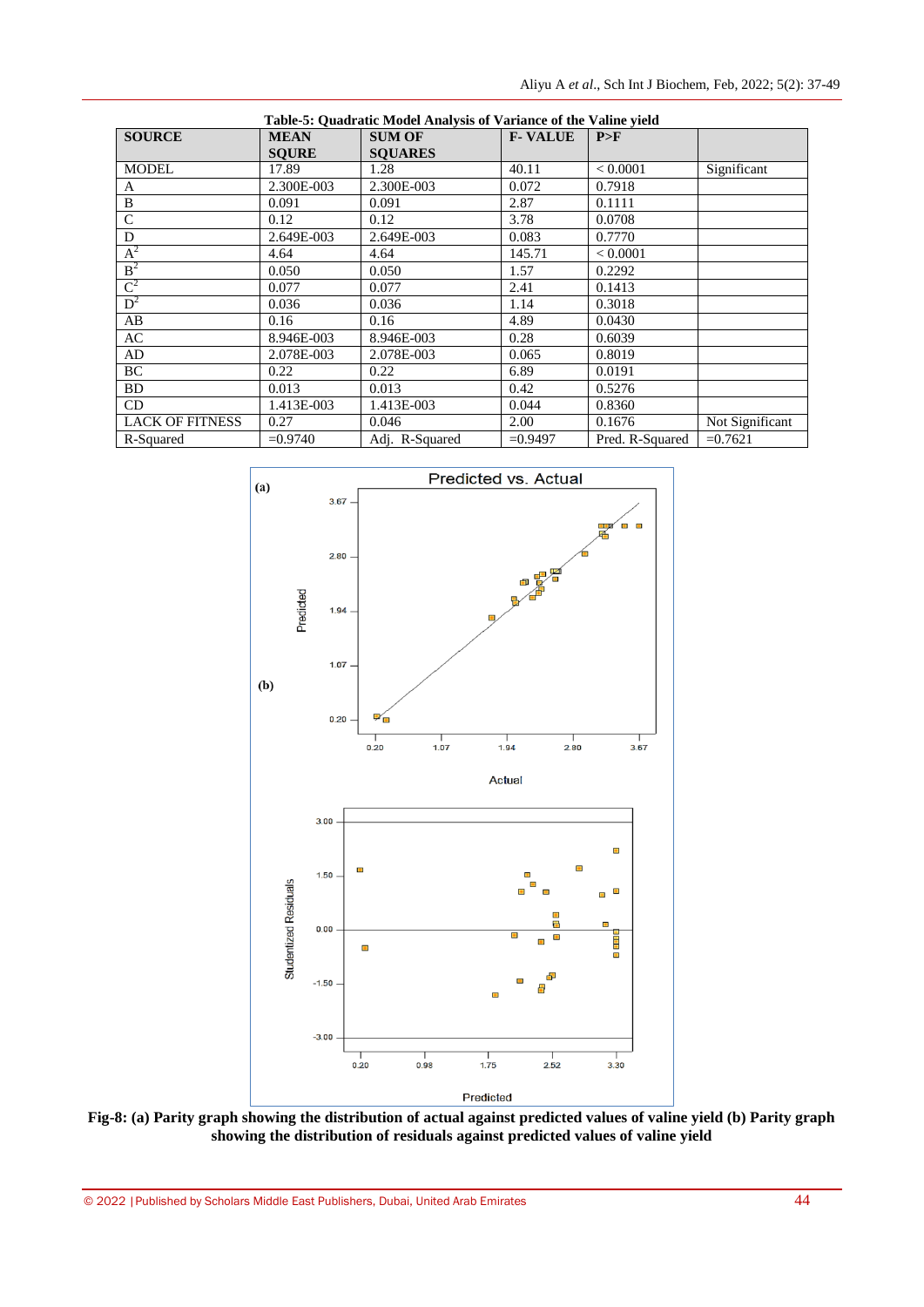### **3D-Response Surface Plots Representing the Interaction between the Variables**

Results obtained for the interaction between temperature and pH response surface (3D and contour) are presented in figure 9. The parabola shape of the 3D plot and the circular shape of contour plots indicated the interaction between temperature and pH was significant, keeping Incubation period and agitation rate constant.

Results obtained for the interaction between incubation time and temperature response surface (3D and contour) are presented in figure 10. The hyperbola shape of the 3D plot and the circular shape of contour plots indicated the interaction between the incubation time and the temperature was significant, keeping agitation rate and the pH constant.



Figure 9: Response Surface Plots (3D and Contour) Showing the Interaction between Temperature and pH affecting the Valine yield.



Figure 10: Response Surface Plots (3D and Contour) showing the Interaction between Incubation time and Temperature affecting Valine yield.

| Table-6: Validation of Second Order Polynomial Model Between Experimental and Predicted Value of the Valine |  |
|-------------------------------------------------------------------------------------------------------------|--|
| vield                                                                                                       |  |

| Run | $\mathbf{p}$ H | <b>Temperature</b><br>$\mathcal{C}$ | <b>Incubation</b><br>time (hrs) | (rpm) | Agitation rate   Experimental yield   Predicted Value<br>(mg/ml) | (mg/ml) |
|-----|----------------|-------------------------------------|---------------------------------|-------|------------------------------------------------------------------|---------|
|     | ت              | 40                                  | 58.5                            | 125   | 3.53                                                             | 3.32    |
|     |                | 45                                  | 69                              | 120   | 2.82                                                             | 2.29    |
|     | -              | 35                                  | 48                              | 120   | 3.03                                                             | 3.30    |

### **Validation of the Second Order Polynomial**

Results for the validation of the second order polynomial of the valine yield using *Bacillus cereus* are presented in table 6. The experimental yield of valine produced are compared with the predicted values by the second order model indicated that there was very good correlation between experimental and predicted values and in turn prove the validity of the models.

### **Characterization of valine produced using** *Bacillus cereus*

Results for the characterization of valine produced using *Bacillus cereus* were presented in table 7 and figure 5. Table 7 present the Fourier transform infrared (FTIR) of the produced valine using *Bacillus cereus* and the commercial valine. The spectrum of the produced valine revealed the presence of four different functional groups such as hydroxyl group (OH), amino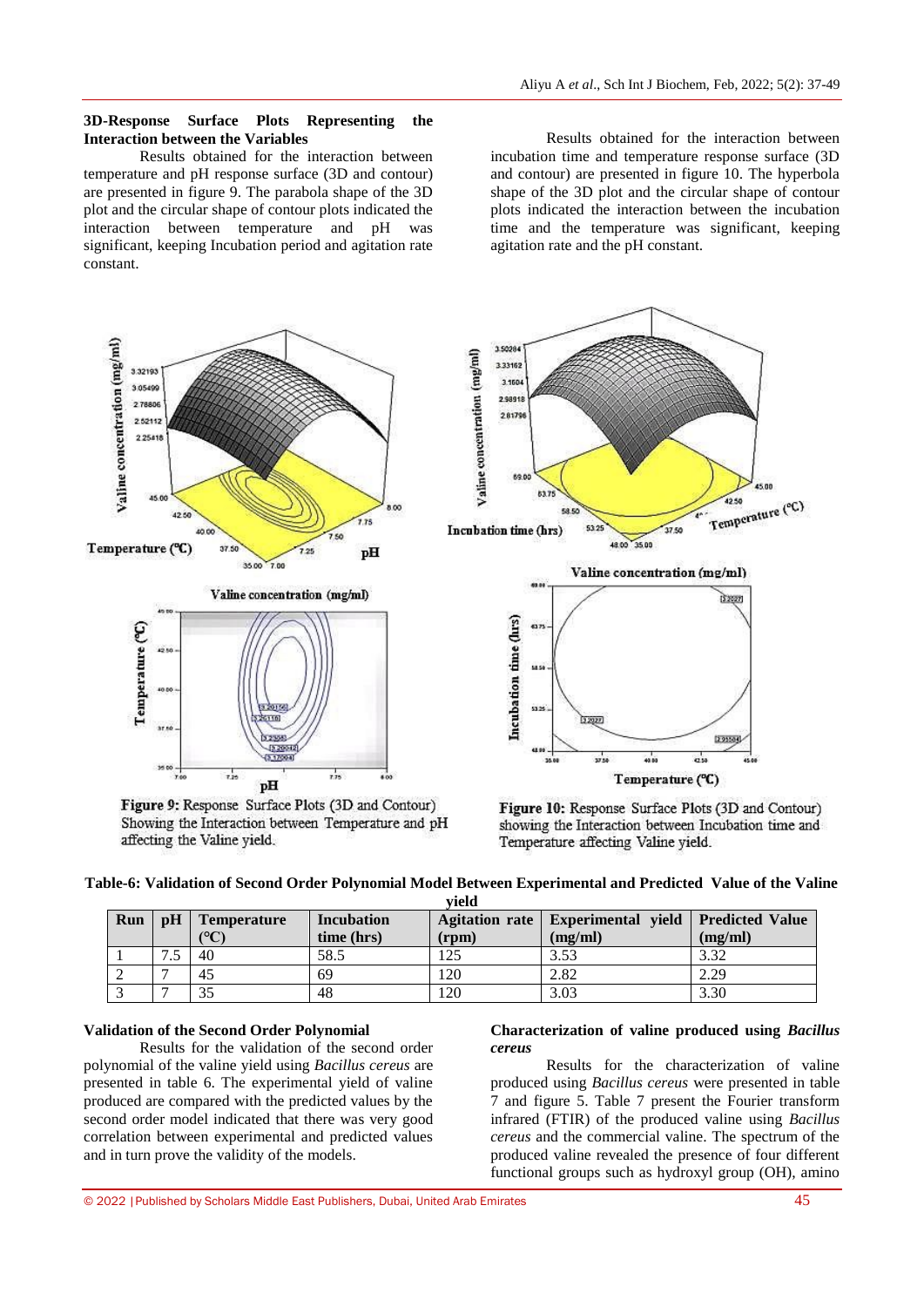group ( $NH<sub>2</sub>$ ), carbonyl group (C=O) and methyl group  $(CH<sub>3</sub>)$ . The result revealed that the spectrums of the produced valine were similar to that of the commercial produced valine as presented in table 3 below. Result for the characterization of valine using boiling point

was presented in figure 11, showing that there was a good correlation between the boiling point of the valine produced by *Bacillus cereus* and the commercially produced valine with no significant difference at P>0.05 (0.4296).

**Table-7: Characteristics of Valine Produced by** *Bacillus cereus* **using Fourier Transform Infrared Spectroscopy (FTIR)**

| <b>Functional</b><br>Group | <b>Valine Produced Valine Using Bacillus cereus</b><br>$(\mathbf{CM}^{-1})$ | <b>Commercially Produced Valine</b><br>$\rm (CM^{-1})$ |
|----------------------------|-----------------------------------------------------------------------------|--------------------------------------------------------|
| <b>OH</b>                  | 3257                                                                        | 3260                                                   |
| NH <sub>2</sub>            | 1640                                                                        | 1640                                                   |
| $C=O$                      | 2113                                                                        | 2100                                                   |
| CH <sub>3</sub>            | 2903                                                                        | 2989                                                   |



**Fig-11: Comparism between the Boiling Point of Valine Produced Using** *Bacillus cereus* **and Commercially Producing Valine**

# **DISCUSSION**

In the present study research, *Bacillus cereus* was isolated and identified according to Brenner *et al.,*  (2005), Amirreza *et al.,* (2015), Holt & Krieg, (2000) and Aneja, (2002). Genomic DNA was extracted according to the protocol provided by QiaAmp mini Prep DNA extraction Kit (Qiagen, Hilden, Germany) and the 16srRNA gene was amplified using PCR with 1500 base-pairs on the DNA molecular weight ladder. The nucleotide sequence confirm the identity of the isolate as *Bacillus cereus* with 99% identity with *Bacillus cereus* B4264 with accession number of NC-011725.1. The evolutionary history was inferred using the Neighbor-Joining method (Saitou & Nei, 1987).The evolutionary distances were computed using the Maximum Composite Likelihood method (Tamura *et al.,* 2004) and are in the units of the number of base substitutions per site. The analysis involved 20 nucleotide sequences. Codon positions included were 1st+2nd+3rd+Noncoding. All positions containing gaps and missing data were eliminated. There were a total of 563 positions in the final dataset. Evolutionary analyses were conducted in MEGA7 (Kumar *et al.,* 2016).

Optimum valine yield was obtained by *Bacillus cereus*, this is in line with the finding of Imran

and Wei (2019), reported that *Bacillus cereus* produce valine and other essential amino acids, the ability of these isolates to produce valine in submerged fermentation is in agreement with the work done by Ezemba *et al*., (2016), which reported maximum production amino acid including valine using *Bacillus cereus* in a submerged medium.

Physical factors such as pH, temperature and incubation time and agitation rate were considered among the most important fermentation parameters due to their effect on growth of microorganisms, fermentation efficiency and by-product formation (Yufu *et al.,* 2021). Therefore, maintenance of these parameters is therefore of great significance in fermentation for better yield.

The production of valine using *Bacillus cereus* was initially optimized using one factor at a time (OFAT) as conventional technique and further by response surface methodology (RSM) as a statistical technique.

Effect of initial medium pH experiment was carried out ranging from pH 5.5 to 8. Optimum valine yield was obtained by pH of 7.5 as presented in figure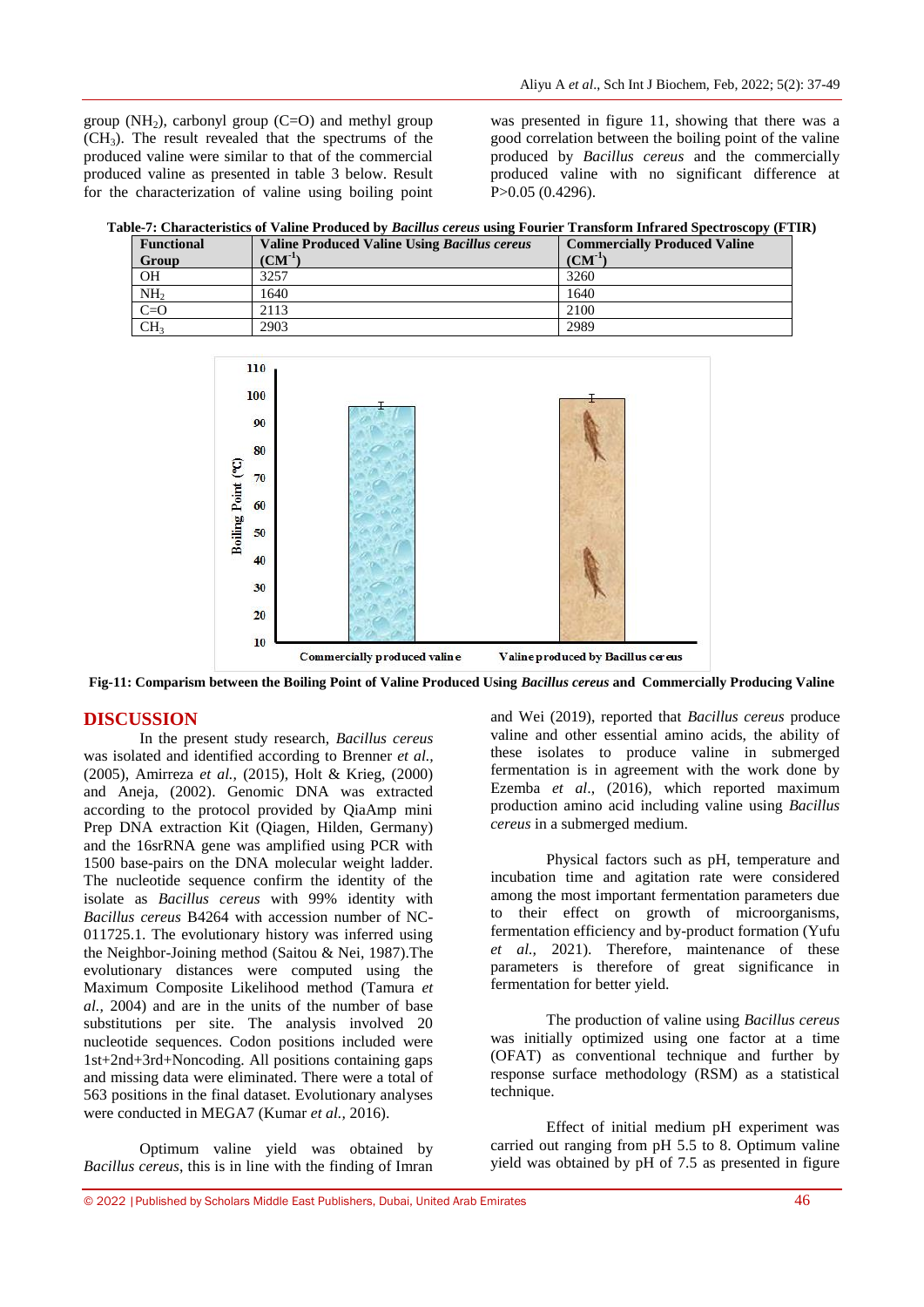4, which was in agreement with the work of Farah *et al.,* (2012) that reported maximum yield of valine of 2.13 g/L at pH 7.5. Most microbes grow best around neutral pH values (6.5 -7.5), some microorganisms produce acid as they grow. This acid is excreted and brings down the pH of the surrounding environment.

The effect of temperature on valine yield was studied by varying temperatures ranging from  $25^{\circ}$ C to 45<sup>o</sup>C and keeping all other variables constant. Optimum valine yield was observed at the temperature of 40°C (figure 5), increase in temperature lead to decrease in valine yield which could be due to the fact that high temperatures are lethal to microorganisms thereby decreases fermentation processes and denaturation of enzymes. This was related to the finding of Mohanta *et al.,* (2017), for maximum valine yield. That reported  $2.16$  g/L at  $30^{\circ}$ C.

The effect of incubation time on valine yield was observed by varying time ranging from 24hrs to 120hrs and keeping all other variables constant. Optimum valine yield was determined at 72hrs of incubation and declined with increase incubation period as presented in figure 6, which is in agreement with the result obtained by Guoqiang, *et al.,* (2020) which reported high yield after 72hrs of fermentation. The decrease in valine yield was due to the relationship between the *Bacillus cereus* and sugar contents in the medium and the bacterial growth curve this was in agreement with results reported by Javed *et al.,* (2011), decline in valine production after 3 days could be attributed to the age of the bacteria, depletion of sugar content and decreased available nitrogen in the fermentation medium. Microbial production of metabolites usually starts after a lag phase of one day and reaches maximum at the onset of stationary phase or late.

The effect of agitation on valine production was observed by varying agitation rate ranging from 120rpm to 140rpm and keeping all other variables constant as presented in figure 7. As agitation speed increased from 120 to 125 rpm, valine yield increases rapidly and declined at 130rpm, maximum yield of valine was obtained at 125 rpm which was in agreement with the work of Farah *et al.,* (2012) that reported maximum yield of 8.0g/l at 125rpm (Lee *et al.,* 2012), suggested that agitation rates above 200rpm will prompt denaturation of enzymes with low production of metabolites. The influence of differing agitation rate on growth and valine production was evaluated. Agitation is very important in fermentation flask since oxygen is low solubility nutrient. Oxygen transfer capabilities in the flask controls the growth and fermentation.

Findings from the preliminary optimization using one factor at a time (OFAT) experiment were then applied to RSM modeling. Four factors to be optimized (pH, temperature, incubation time and

agitation rate) were optimized, in which they were assigned to a number of runs as determined through central composite design (CCD). The statistical analysis for significances of all factors was described by analysis of variance (ANOVA) in Table 5. Based on the results obtained, the model of the analysis was confirmed significant and highly reliable at P-value less than 0.05, and the non-significant of lack of fitness indicated that the model was excellent fitted with no significant noise. The experimental and the predicated value were relatively closed (figure 8) due to the closeness of the  $R^2$  and adj.  $R^2$  value were closed to 1 (9740 and 0.9497 respectively) as indicated in table 5. Additionally, this shows that the extraneous factor terms in a derived model equation will affect in some reduction in the calculation of the error sum of squares (Mohamed *et al.,* 2013).

Optimum valine yield (3.53mg/ml) was obtained at pH 7.5, temperature of 40℃ incubation time of 58hrs and 125rpm agitation rate, the response surface plots (3D and contour) revealed that the interactions between the factors (pH, temperature and incubation time) as depicted on figure 9 and 10 were all significant to valine yield. Additionally, the significant of the interaction between pH and temperature and that of temperature and incubation time were presented in the ANOVA result (table 5) with P-value of 0.043 and 0.019 respectively. This indicated that the valine yield was dependent on three factors (pH, temperature and incubation time). This was related to the work done by Guoqiang, *et al.,* (2020) and Farah, *et al.,* (2012), pH 7.5, incubation period of 72hours and 40°C for valine production.

However, the valine produced by *Bacillus cereus* was characterized using Fourier transform infrared (FTIR). Four different functional groups (hydroxyl group, amino group, carbonyl group and methyl group) were identified. The spectrum of the functional groups identified in the commercial valine were relatively closed to the spectrum in the valine produced by *Bacillus cereus* (table 7). This revealed that what was produced was valine.

Qualitatively, the produced valine shows the same Rf value with the commercially produced valine on the TLC plate (figure 3). Boiling point (figure 11) of the valine produced by *Bacillus cereus* was determined to show the similarities between the produced valine and the commercial valine and were found to be comparable without a significant difference at P>0.05 (0.4296). Thus confirming what was produced was valine.

### **CONCLUSION**

Base on the results obtained from this study, *Bacillus cereus* was isolated from the soil, identified and possessed potential for industrial production of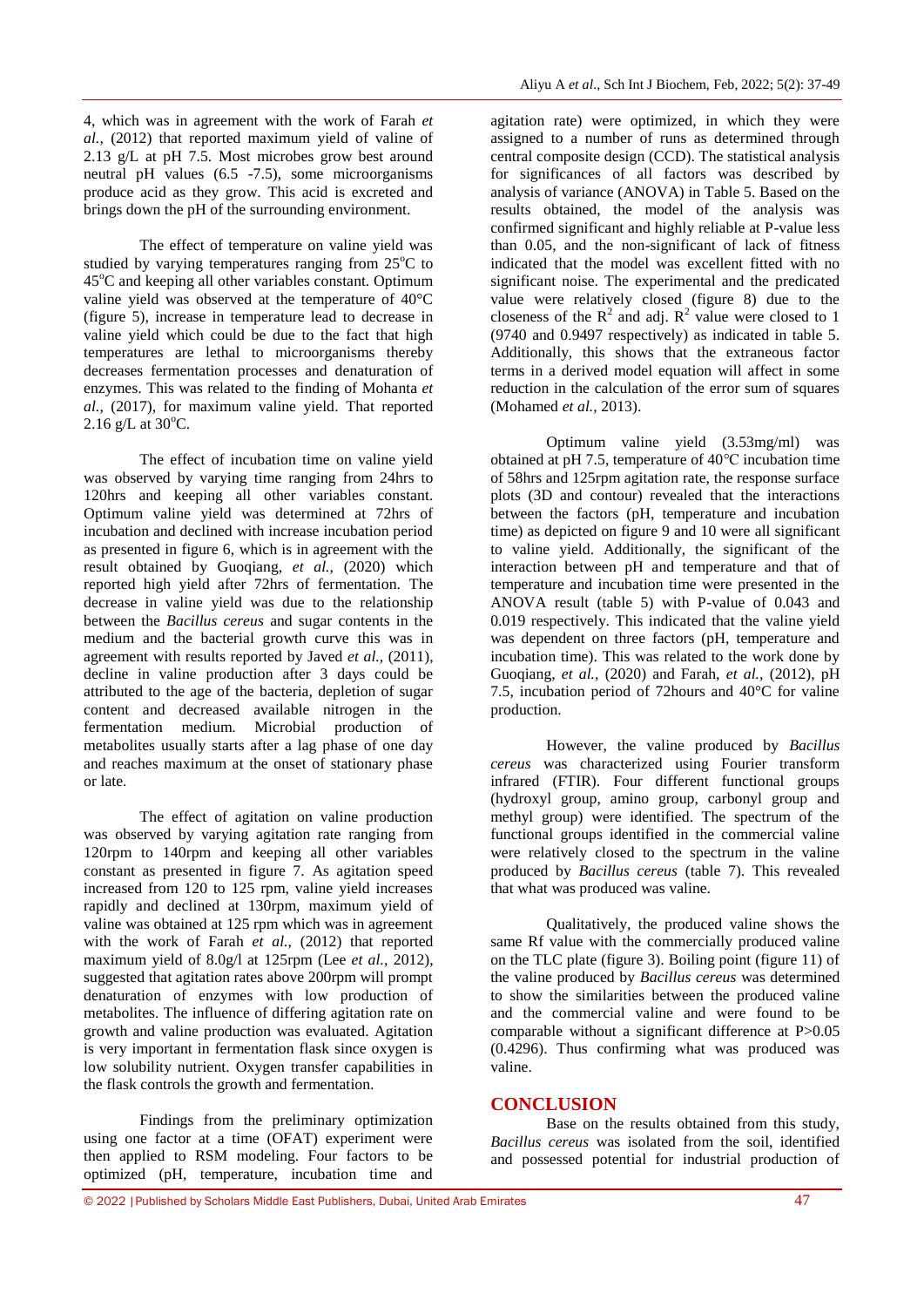valine. pH, temperature, incubation time and agitation rate were found to exert effect on valine yield.

By optimizing these conditions, pH, Incubation time and temperature were found to exert more positive effect on valine yield compared to agitation rate. The response surface plots (3D and contour) revealed that the interactions between pH with temperature and incubation time with temperature were significant to valine yield.

Various methods of characterization (Boiling point, Fourier transform infrared spectroscopy FTIR,) were determined and confirmed the present of valine produced by *Bacillus cereus* isolated from the soil.

### **REFERENCES**

- Abdelhaleem Heba, A. R., Haggag, S. Z., Abdel, A., Ahmed, N. S., & Abdelhadi, A. A. (2019). Identification and characterization of novel bacterial polyaromatic hydrocarbon-degrading enzymes as potential tools for cleaning up hydrocarbon pollutants from different environmental sources. *Environmental Toxicology and Pharmacology, 6*, 108-116.
- Amirreza, T., Sanaz, A., & Mohanadoss, P. (2015). Guidelines for quick application of biochemical tests to identify unknown bacteria, *2*(2), 065-082.
- Aneja, K. R. (2002). Experiments in Microbiology, Plant pathology. *Tissue culture and Mushroom Production technology*.
- Brenner, D.J., Krieg, N., Garrity, G., & Staley, J., (2015). The proteobacteria, Part B: the Gammaproteobacteria. In: Bergey's Manual of Systematic Bacteriology, vol. 2. Springer. 323-376.
- D'Este, M., Alvarado-Morales, M., & Angelidaki, I. (2018). Amino acids production focusing on fermentation technologies. *Biotechnological Advance Journal, 36*, 14-25
- Ezemba, C. C., Anakwenze, V. N., Archibong, E. J., Anaukwu, C. G., Obi, Z. C., Ekwealor, C. C., & Ekwealor, I. A. (2016). Methionine Production Using Native Starches and Proteins in Submerged Fermentation by *Bacillus cereus* S8. *World Journal of Pharmacy and Pharmaceutical Sciences, 5*(4), 2056-2067.
- Farah, R. S., Afsheen, M. B., Nazish, M. A., Muhammad, T. Z., Abdul Rehman, & Shakoori, A. R. (2012). Optimization of Fermentation Media for Enhanced Amino Acids Production by Bacteria Isolated from Natural Sources. *Pakistan Journal of Zoology, 44*(4), 1145-1157.
- Guoqiang, H., Ning, X., Xieping, S., Jinzhao, C., Chun, C., & Qing, W. (2020). Improvement of L-Valine Production by Atmospheric and Room Temperature Plasma Mutagenesis and High-<br>Throughput Screening in Corynebacterium Throughput Screening in *Corynebacterium glutamicum*. *Journal of American Chemical Society, 5*, 4751-4758.
- Holt, J. G., & Krieg, N. R. (2000). Bergey's Manual of Determinative Bacteriology. Ninth Edition *Lippincott Williams & Wilkin Publishers*.
- Imran, S. Z., & Wei, L. S. (2019). Selected Essential Amino Acid Enhancement by *Bacillus cereus* from Solid State Fermentation of Soy Pulp. *Journal of Aquaculture Research and Development, 10*(559).
- Javed, S. A., Sigher, M., Munir, A. S., Nawaz, H., & Jamil, A. (2011). Enhanced citric acid production by *Aspergillus niger* EB-3 mutant using an inert solid support in molasses medium. *African Journal of Biotechnology, 10*(55), 11784-11791.
- Khadiga, A.-T. (2016). Enhancing Production of Amino Acids from Bacillus spp. Using Batch and Fed-batch Fermentation Strategies. *British Microbiology Research Journal, 5*(3), 257-272. doi:10.9734/BMRJ/2015/12447
- Khan, G. M., Hameed, A., & Shah, A. H. (2013). Fermentative production of L-lysine: Bacterial fermentation. *Journal of Medical Science, 2*, 152- 157.
- Kumar, S., Stecher, G., & Tamura, K. (2016). MEGA7: Molecular Evolutionary Genetics Analysis version 7.0 for bigger datasets. *Molecular Biology and Evolution, 33*, 1870-1874.
- Lee, I., Lee, K., Namgoong, K., & Lee, Y. S. (2012). *Enzyme Micribiology Technology* (Vol. 30).
- Mohamed, M. S., Tan, J. S., & Mohamad, R. (2013). Comparative analyses of response surface methodology and artificial neural network on medium optimization for *Tetraselmis* sp. FTC209 grown under mixotrophic condition. *Science World Journal*, 1-14.
- Mohanta, M. K., Mohua, M. S., Islam, M. S., & Fazlul, M. (2017). Isolation and characterization of amino acid producing bacteria from cow dung. *Journal of Microbiology and Biomedical Research, 3*, 1-8.
- Oyeleke, S. B., & Manga, S. B. (2008). Essentials of laboratory practicals in microbiology. Minna, Nigeria: Tobest Publishers, 36-75.
- Ramalingam, B. (2010). A remarkable titaniumcatalyzed asymmetric strecker reaction using hydrogen cyanide at room temperature. *Advance synthesis and catalysis, 352* , 2153 -2158. doi:doi:dx.doi.org/10.1002/adsc.201000462.
- Saitou, N., & Nei, M. (1987). The neighbor-joining method: A new method for reconstructing phylogenetic trees. *Molecular Biology and Evolution, 4*, 406-425.
- Tamura, K., Nei, M., & Kumar, S. (2004). Prospects for inferring very large phylogenies by using the neighbor-joining method. *Proceedings of the National Academy of Sciences (USA), 101*, 11030-11035.
- Wu, G. (2009). Amino acid: metabolism, functions and nutrition. *World International Journal.* 1-17.